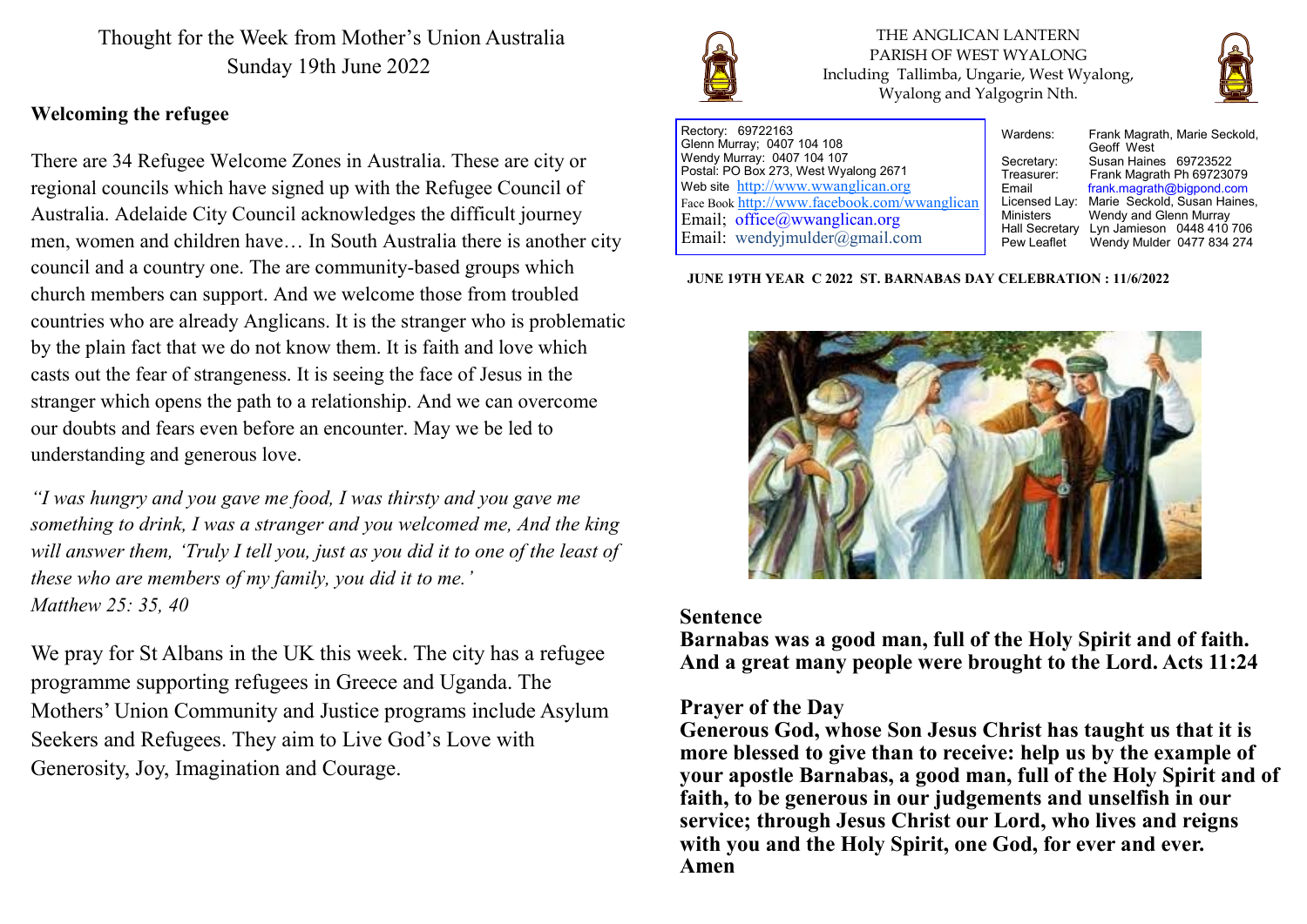### **Job 29: 11-16**

**11 When the ear heard, it commended me, and when the eye saw, it approved; 12 because I delivered the poor who cried, and the orphan who had no helper. 13 The blessing of the wretched came upon me, and I caused the widow's heart to sing for joy. 14 I put on righteousness, and it clothed me; my justice was like a robe and a turban. 15 I was eyes to the blind, and feet to the lame. 16 I was a father to the needy, and I championed the cause of the stranger.** 

**Hear the word of the Lord.**

**Thanks be to God.**

 **\* \* \***

## **Psalm 98**

**1 O sing to the Lord a new song: for he has done marvellous things; 2 His right hand and his holy arm: they have got him the victory. 3 The Lord has made known his salvation: he has revealed his just deliverance in the sight of the nations. 4 He has remembered his mercy and faithfulness towards the house of Israel: and all the ends of the earth have seen the salvation of our God. 5 Shout with joy to the Lord, all the earth:**

## *We welcome everyone worshipping here today.*

# **HAPPY BIRTHDAY:**

Congratulations to pinthda*y* those celebrating: Birthdays: Rose Spackman 23rd No Anniversaries this week.



# PCC:

The next PCC Meeting will be held after Church on 26th June.

 $* * *$ 

**10am Tuesday Services has** recommenced and is held every **Tuesday in the Vestry. Masks** are encouraged.





## Verse: **Joshua 3:7**

*"… as I was with Moses, so will I be with you".*

- The abiding presence of the Lord is something we can experience.
- His presence makes all the difference in our lives.
- When we know that HE is with us, it's easy to move forward.
- He is with you, and He will continue to be by your side.

**PRAYER:** Lord, thank You that You are with me. Your presence can be a reality in my life, just like it was to those I read about in Your Word. Surround me with Your presence and may I know that You are there, right beside me. Amen.

\* \* \*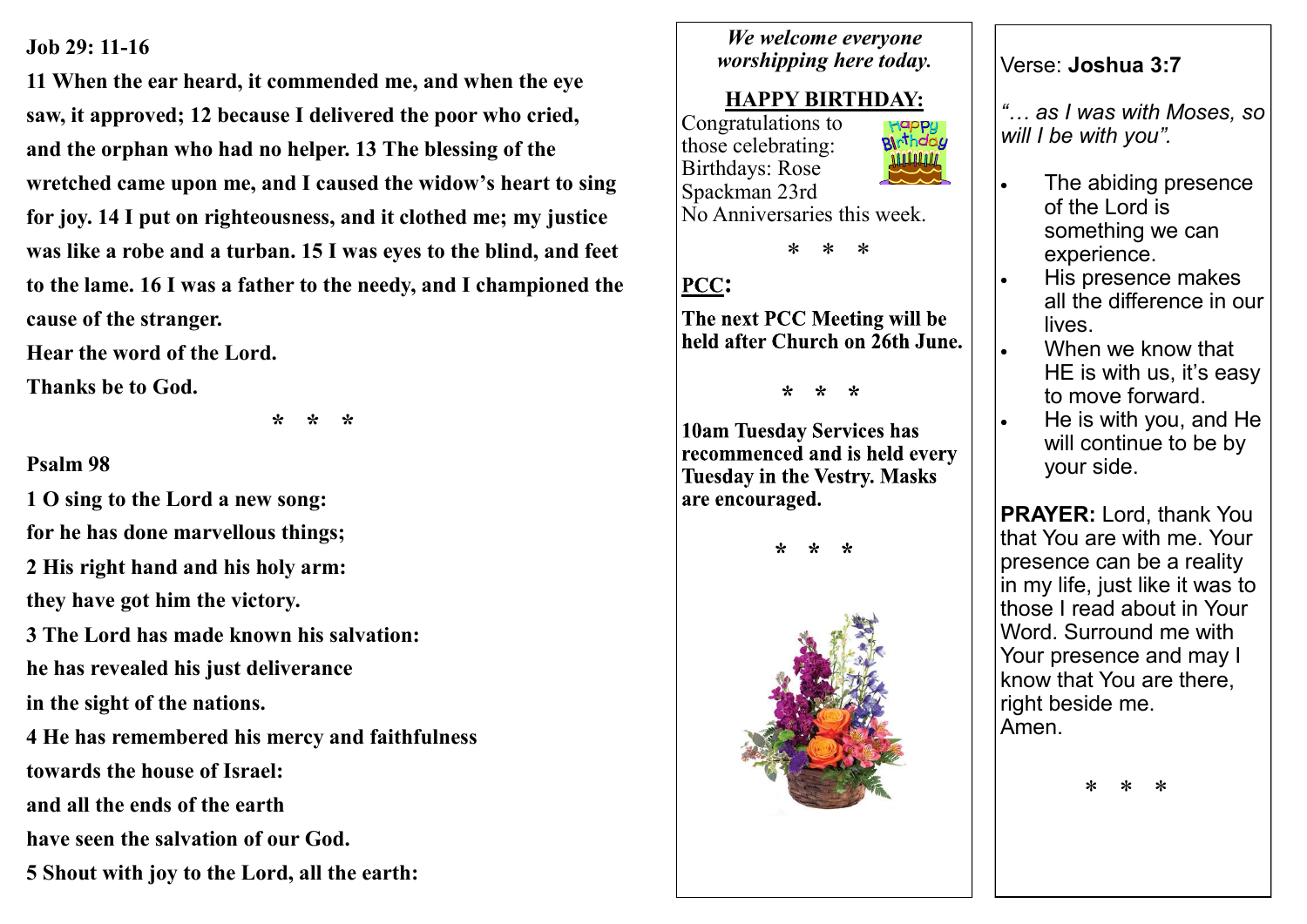### **BARNABAS SUNDAY HOLY COMMUNION**

**Marie Seckold**

**READINGS FOR THIS SUNDAY Year C**.

. **Licensed Lay Minister on Duty** 

Intincture Cup

**Job 29: 11-16 Judith Markham**

**Acts 11: 22-30, 13: 1-3 Susan Haines**

**Matthew 10: 7-13**

**Parish of West Wyalong Mission Statement** WE SHALL SERVE CHRIST AND OUR LOCAL COMMUNITY AS AN ALL-AGE WELL-RESOURCED GROWING ANGLICAN FELLOWSHIP USING THE "FIVE MARKS OF MISSION" 1.Proclaim the Good News of the Kingdom. 2.Teach ,baptise, and nurture new believers. 3.Respond to human need by loving service 4 Seek to transform unjust structures of society.

5 Strive to safeguard the integrity of creation and sustain and renew the life of the earth

**READINGS FOR SUNDAY 26TH JUNE 2022** Licensed Lay Minister on duty

**Acts 6: 1-7 Jan Heffer**

**Galatians 5: 1, 13-25 Stan Dodgson**

**Luke 9: 51-62**

**If you are unable to read on the day, please contact Fran Mitchell on 0429724221**

45 R





**Lyn Jamieson Gwen Downey**

 **MORNING TEA** 

 **CHURCH CLEANING**

**Arrangements have been made for professional cleaner to come** 



 **Shirley Magrath**



#### **COUNTING TODAY**

**Frank Magrath**



**DURING THE WEEK: Tuesday 10 am Morning Prayer**

**SERVICE FOR NEXT SUNDAY: 9.30 am Morning Prayer**

**break into singing and make melody. 6 Make melody to the Lord upon the harp: upon the harp and with the sounds of praise. 7 With trumpets and with horns: cry out in triumph before the Lord, the king. 8 Let the sea roar, and all that fills it: the good earth and those who live upon it. 9 Let the rivers clap their hands: and let the mountains ring out together before the Lord; 10 For he comes to judge the earth: he shall judge the world with righteousness, and the peoples with equity.**

 **\* \* \***

### **Acts 11: 22-30; 13: 1-3**

**11 22 News of this came to the ears of the church in Jerusalem, and they sent Barnabas to Antioch. 23 When he came and saw the grace of God, he rejoiced, and he exhorted them all to remain faithful to the Lord with steadfast devotion; 24 for he was a good man, full of the Holy Spirit and of faith. And a great many people were brought to the Lord. 25 Then Barnabas went to Tarsus to look for Saul, 26 and when he had found him, he brought him to Antioch. So it was that for an entire year they associated with the church and taught a great many people, and it was in Antioch that the disciples were first called 'Christians'.**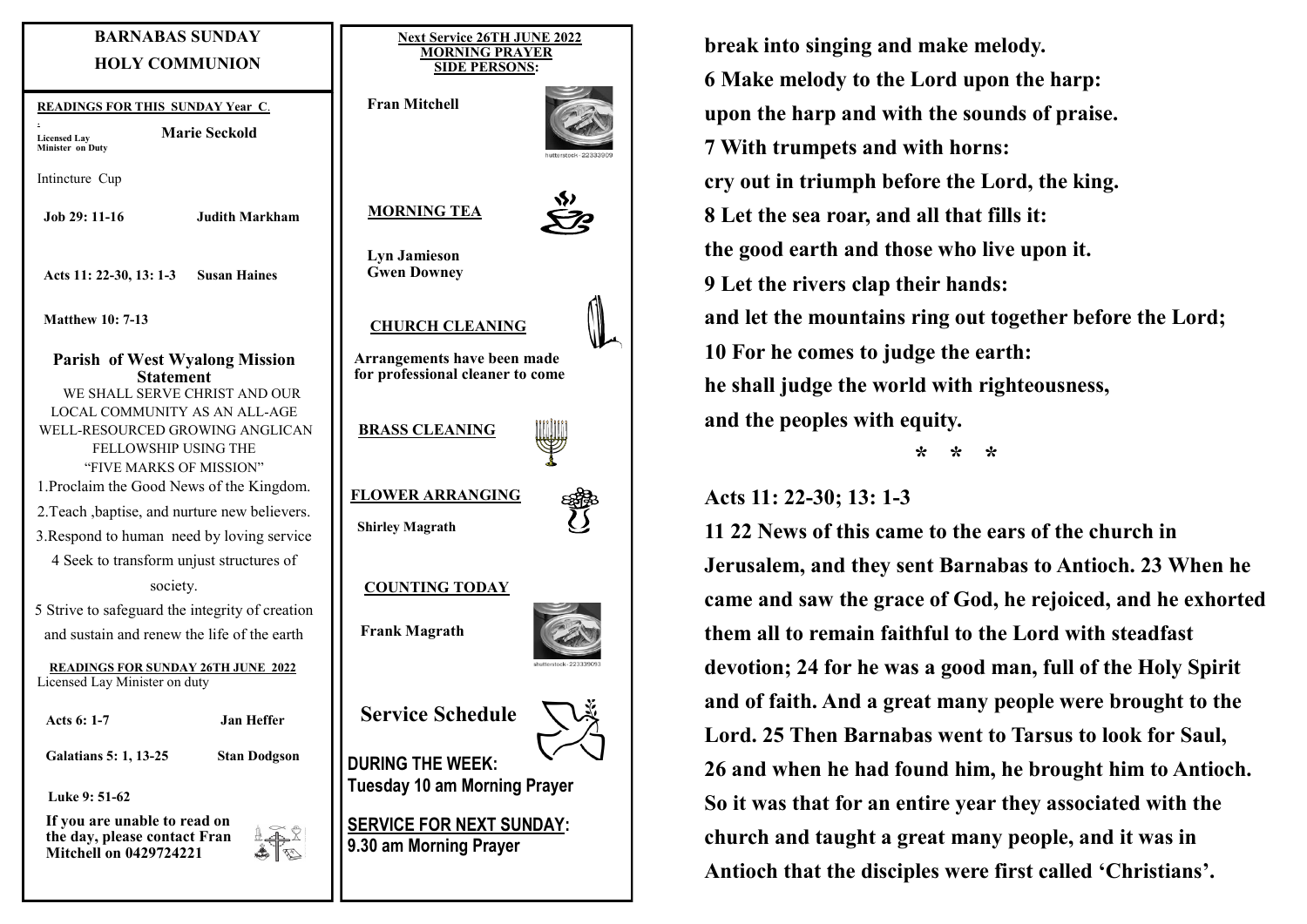**27 At that time prophets came down from Jerusalem to Antioch. 28 One of them named Agabus stood up and predicted by the Spirit that there would be a severe famine over all the world; and this took place during the reign of Claudius. 29 The disciples determined that according to their ability, each would send relief to the believers living in Judea; 30 this they did, sending it to the elders by Barnabas and Saul.** 

**13: 1 Now in the church at Antioch there were prophets and teachers: Barnabas, Simeon who was called Niger, Lucius of Cyrene, Manaen a member of the court of Herod the ruler, and Saul. 2 While they were worshipping the Lord and fasting, the Holy Spirit said, 'Set apart for me Barnabas and Saul for the work to which I have called them.' 3 Then after fasting and praying they laid their hands on them and sent them off. Hear the word of the Lord.**

**Thanks be to God.**

 **\* \* \***

**The Gospel of the Lord Jesus Christ According to... Matthew 10: 7-13**

**7 As you go, proclaim the good news, "The kingdom of heaven has come near." 8 Cure the sick, raise the dead, cleanse the lepers, cast out demons. You received without payment; give without payment. 9 Take no gold, or silver, or copper in your belts, 10 no bag for your journey, or two tunics, or sandals, or a staff; for labourers deserve their food. 11 Whatever town or** 



**Prayer Requests Our Nation :** Prime Minister, Premier, our Mayor and Councillors. All elected and appointed people in positions of responsibility and their decision making.



**Worldwide Church:** Province of the Episcopal Church of South Sudan.

**National Church:** The Diocese of Perth with Archbishop Kay Goldsworthy and assistant bishops: Kate Wilmot and Jeremy James, clergy and people. Pray for unity in the gospel and effectiveness in making Jesus known across the diocese.

**Bathurst Diocese:** Pray for the Parish of Forbes. Thank the Lord for the Revd Roger Phelps and the Revd Sally Phelps as they lead the team of lay ministers and pray that will know the Lord' sustaining presence each day. Pray for the Northside Chapel with Rex Taylor and Rachel that many will be helped to grow in their understanding of and love for the Lord Jesus. Pray for the Parish of Cumnock and for wisdom in discerning the best way to minister in the future. Remember Bishop Mark and Susan in your prayers as well.

**Local needs:** Pray for our homes and our family life – that Jesus would be central and pray for those who are homeless that we may play our part in bringing whatever help we can.

**Parish:** We pray for a faithful Priest who can encourage and equip us for our ministry in our community. Remember in your prayers today Betty Payne and family as they mourn the passing of her husband, Tom.

**Community**: We pray for our community as a whole and St. Vincent De Paul, Anglicare, Salvation Army, Meals on Wheels, Can Assist Committee, Far West Committee, Community Transport and their drivers, Ambulance and Police Services, all Doctors and Nursing Staff at our local hospital.

**We pray for Healing for:** All patients, who are in hospital, the Residents of the Waratah Village. We give thanks for the doctors and all staff who take care of them.

**Faithful Departed:** We pray for the families of their departed loved ones on the anniversary of their death: Ceilie Crampton, Claud (Doc) Patten, George Myers, Cynthia Rattey, Kelvin Dean, Lindsay Sylvester De Mamiel, (Shirley Kelly father) Felicity Hafner, Stephen Boneham, Ruby Haub, Richard Dunn, Flo Rudd, Freda Purnell-Webb, Annie Lemon, Allan Patterson, Vivian Lemon, Nancy Warner.

# ANGLiCARE

Sentences, prayer and readings from A<del>l-DA. Copyngne 1990, The</del> Anglican Church of Australia Trust Corporation From the<br>text of A Prayer Book for Australia, published under the imprint of Broughton Books. Reproduced with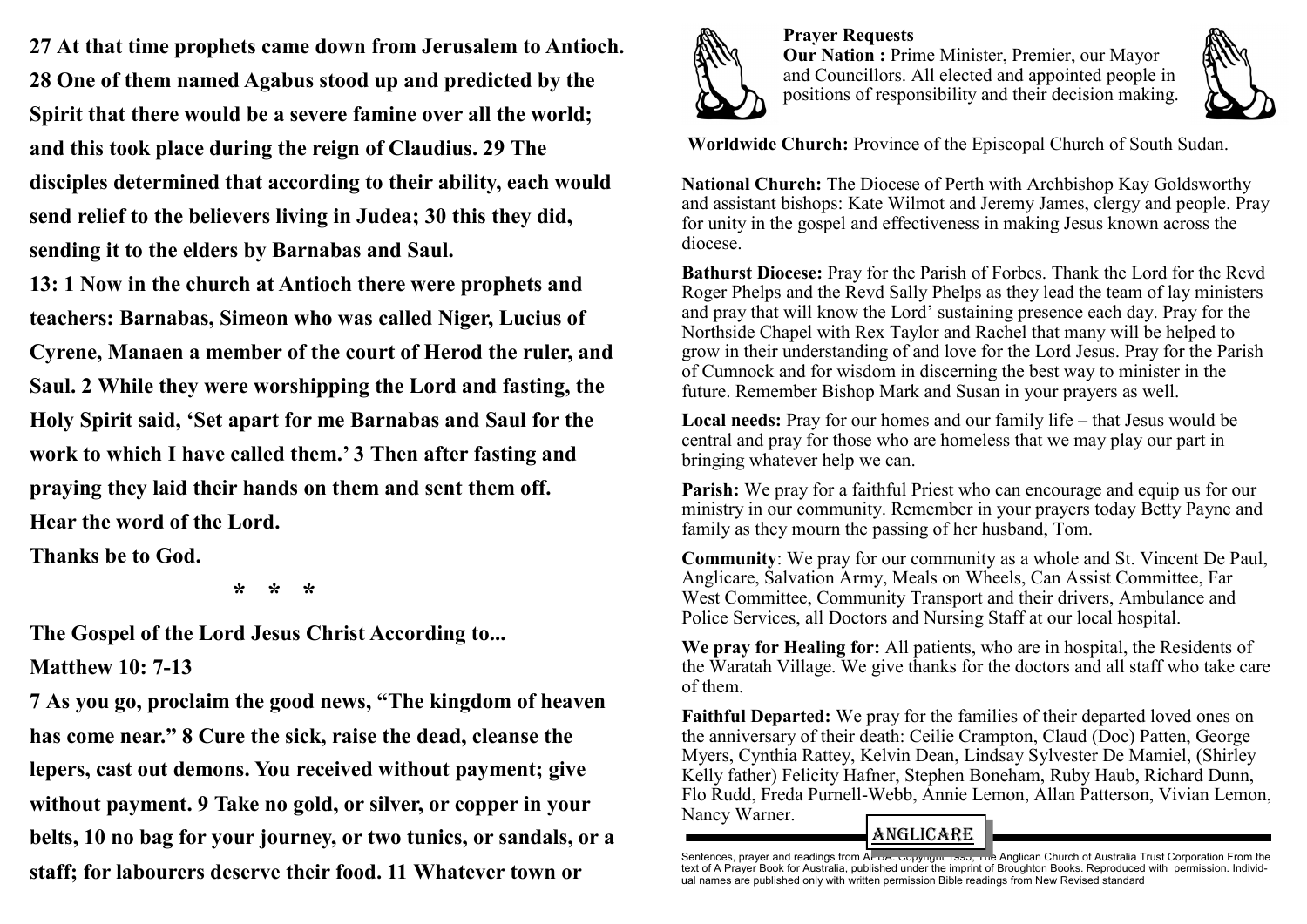# **BATHURST ANGLICAN CHURCH**

*~ To introduce, grow and share faith in Jesus ~ All Saints' Cathedral, P.O. Box 258 Bathurst N.S.W. 2795 (02) 6331 4711 cathedral@bathurstanglican.org.au Dear Parish Warden's and Treasurers,* 

*One of the main purposes of the Diocesan Camp is for us to be able to offer people from across our diocese the opportunity to gather together for worship and fellowship around God's word. It has been a tremendous joy in previous years to see multiple generations encouraging one another in these ways as a Christian community. The camp provides a vital opportunity for families and their children to mix with others of similar age and stage. This not only helps the young ones know that they are not alone in following Jesus, but also gives the parents the chance to share together about what it means to "bring up their children in the faith and practice of the church" today. If your parish has a family, could I be so bold as to suggest that your church might be able to pass the hat around to provide a little assistance to encourage them to camp? If your parish does not have any children yet, there are 5 clergy families with young children who would be heartily cheered on to know that the diocese is supporting both them and their children as they live and work among us. Every little bit helps and would be very gratefully received. Please reference either the name of the family or "camp donation" Direct Debit: BSB 082-441 Account number 392 655 240. If you have any questions at all, please don't hesitate to contact me or Louise in the Diocesan office 6331 6567. While we are "On the Road Less Travelled" we journey together with our Risen Lord and Saviour. Yours in Christ,* 

*Phil* 

*Rev. Phil Howes Senior Associate Minister 0411 281 915 phil@bathurstanglican.org.au*  **village you enter, find out who in it is worthy, and stay there until you leave. 12 As you enter the house, greet it. 13 If the house is worthy, let your peace come upon it; but if it is not worthy, let your peace return to you.** 

**For the Gospel of the Lord.**

**Praise to you Lord Jesus Christ.**

 **\* \* \***



### **ST. BARNABAS**